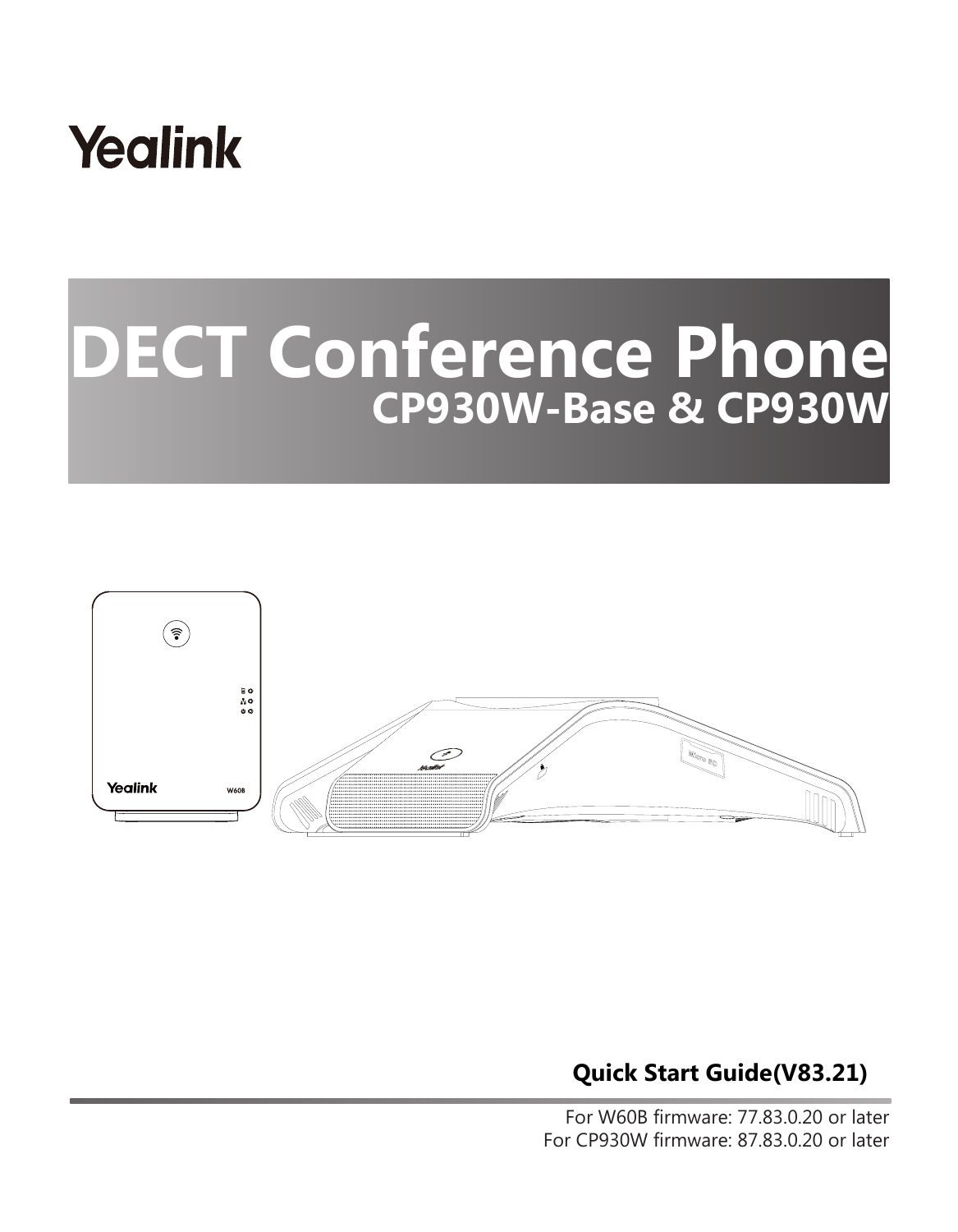## **CP930W-Base Package Contents**









CP930W W60B Base Station Base Stand Charging Cradle



2 Power Adapters CP930W-Base & CP930W Quick Start Guide



Ethernet Cable

Note: Yealink CP930W-Base DECT conference phone consists of one W60B base station and one CP930W.

## **CP930W Package Contents**



CP930W







Charging Cradle Power Adapter

CP930W-Base & CP930W Quick Start Guide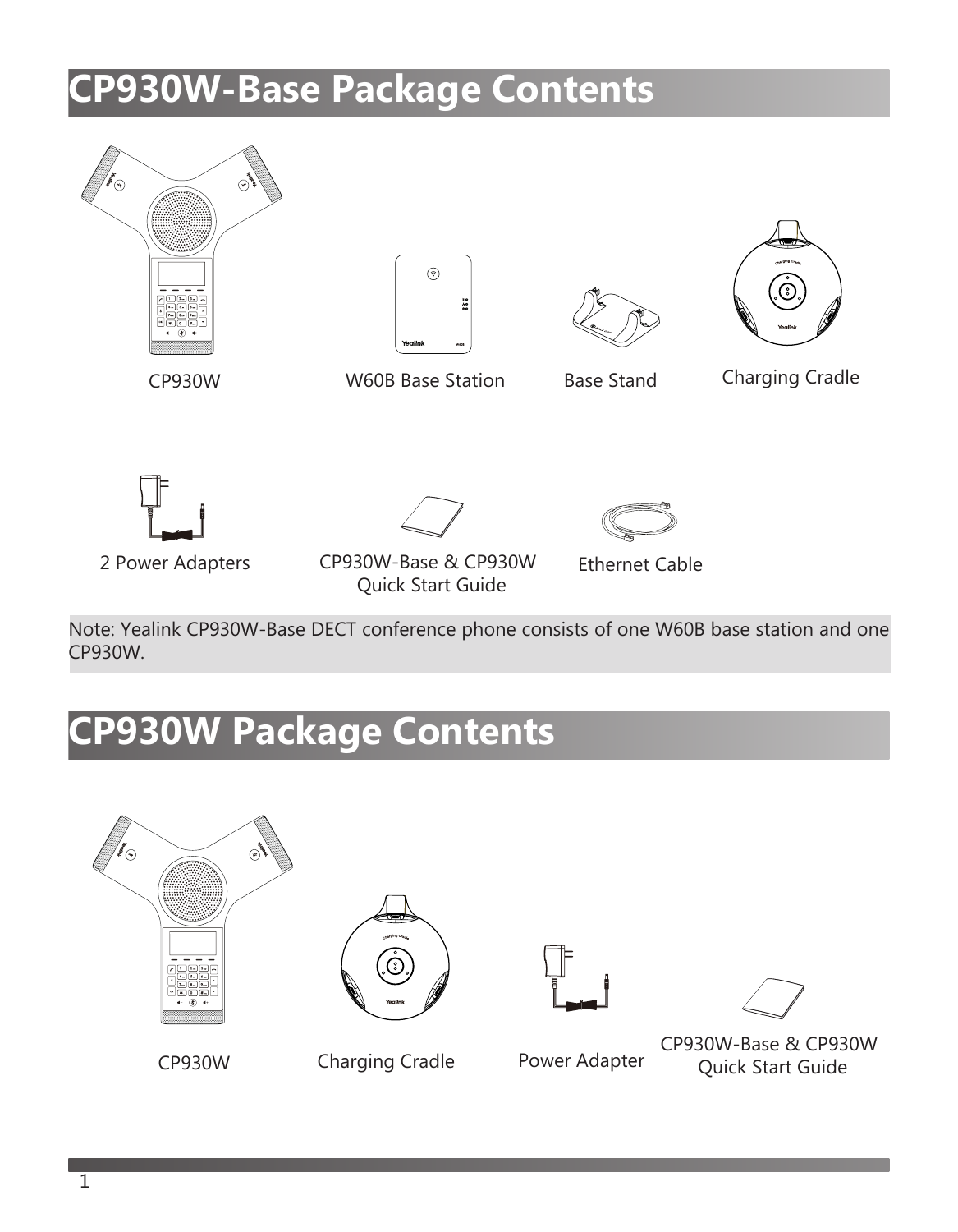# **Assembling the DECT Phone**

#### **1. Connect the base station power and the network using method a or method b.**

**a. AC Power Option b. PoE (Power Over Ethernet) Option**





Note:

- If you choose method a, use Yealink-supplied power adapter (5V/600mA). A third-party power adapter may damage the base station.
- If you choose method b, you do not need to connect the power adapter. Make sure the hub/switch is PoE-compliant.

#### **2a. (Desktop Installation) Attach and remove the base stand.**



Align the snap-fits with the corresponding holes and push forward, snapping them into the holes.

#### **Attach the Base Stand Remove the Base Stand**



Remove the snap-fits from the holes horizontally.

#### **2b. (Wall-Mount Installation) Attach the base station.**

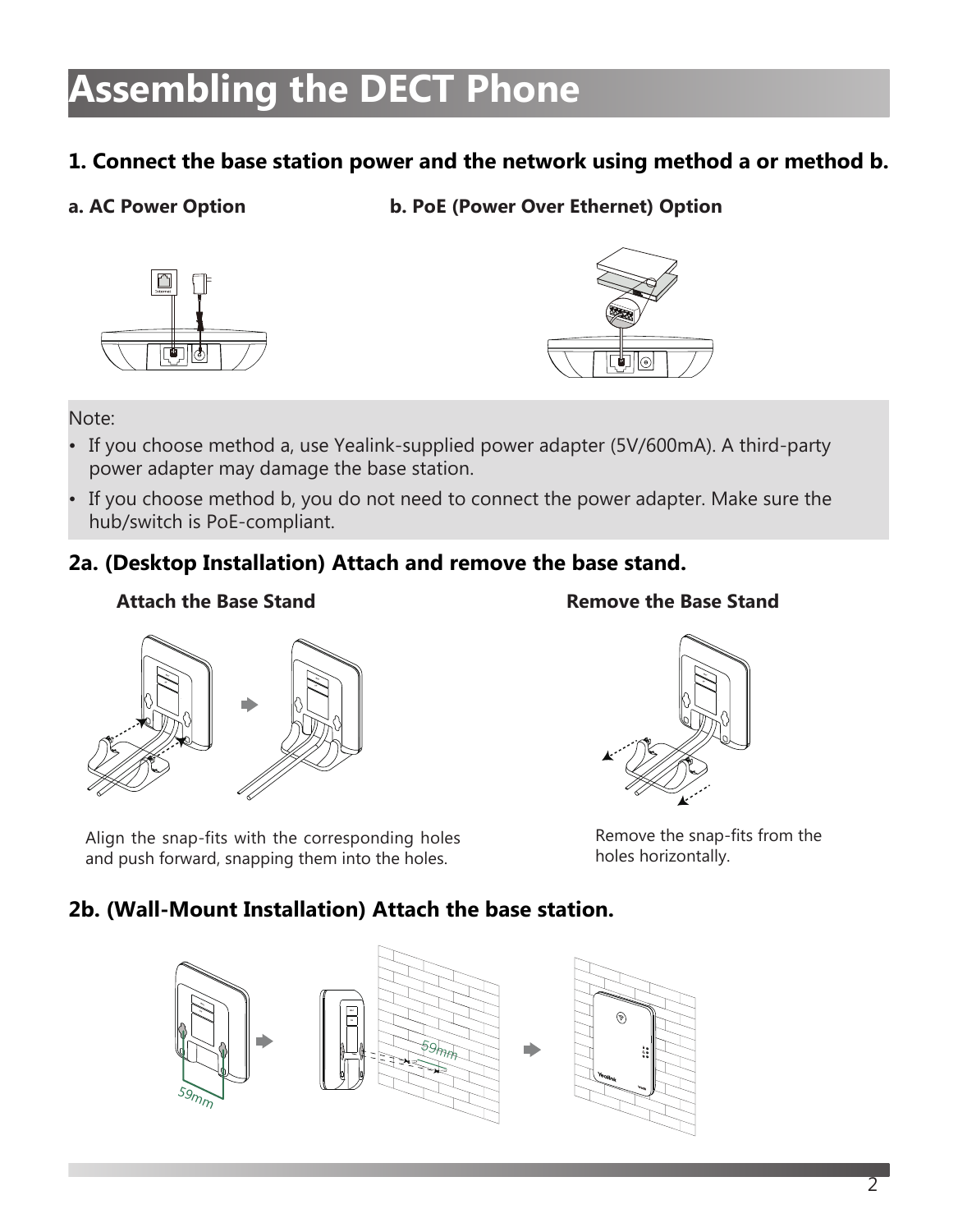#### **3. Connect the charging cradle and charge the CP930W.**



Note:

- Use Yealink-supplied power adapter (12V/1A). A third-party power adapter may damage the DECT conference phone.
- Check the charging status on the top-right corner of the LCD screen.

#### **4. Connect the optional PC.**



**5. Connect the optional SD card.**

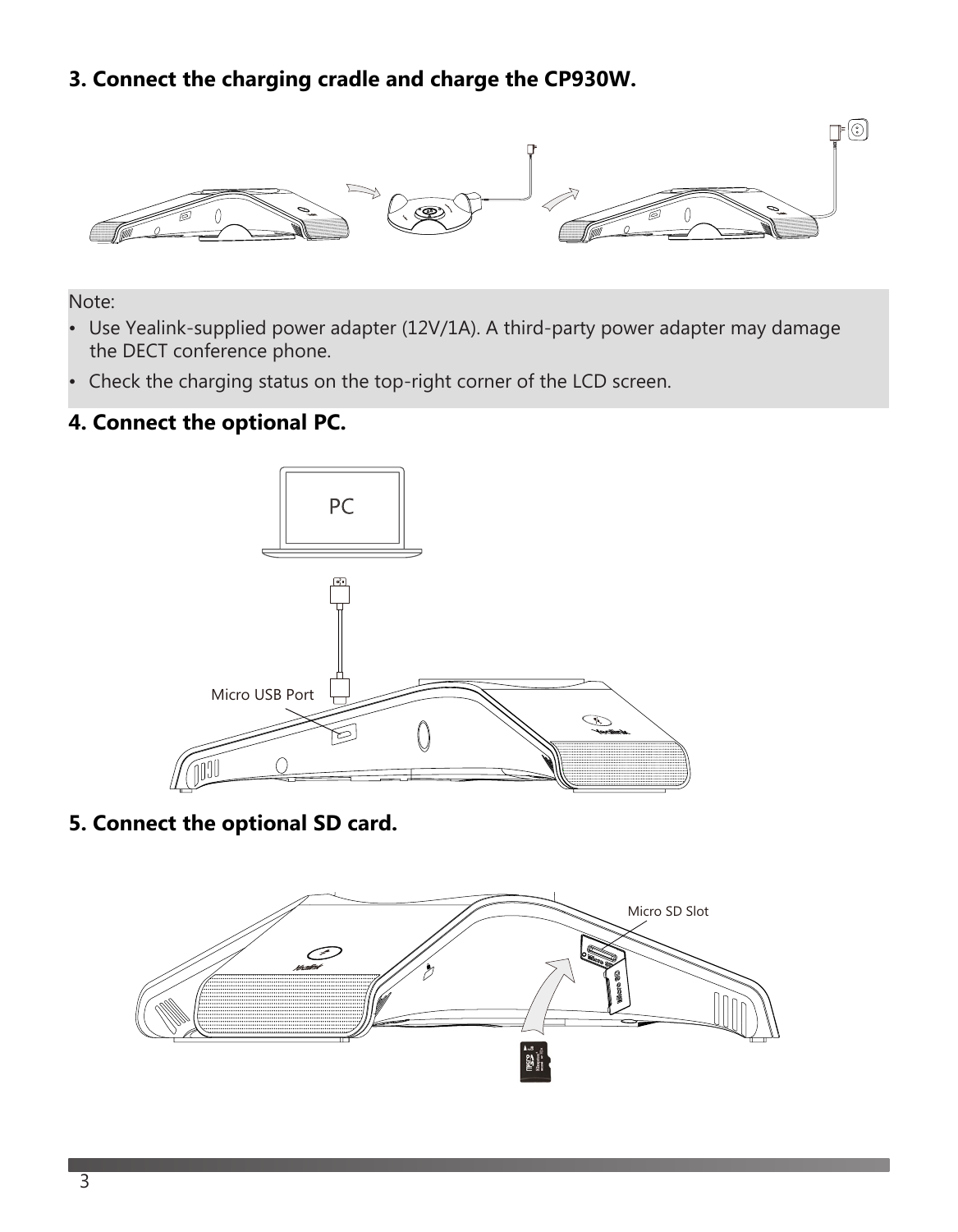# **Getting Started**

### **Hardware Overview**



### **Registration**

You can register up to 8 CP930W to one W60B base station. Each CP930W can only be registered up to one base station.

When the CP930W LCD screen prompts "Unregistered!", long press  $\binom{?}{?}$  on the base station till the registration LED indicator flashes.

There are two methods to register a new CP930W:

#### **Easy Registration:**

1. Tap the **Reg** soft key on the CP930W to register quickly.

#### **Normal Registration:**

- 1. Tap the **OK** soft key on the CP930W, and then select **Register Handset**.
- 2. Select the desired base station and then tap the **OK** soft key.

The CP930W begins searching the base station.

- 3. Tap the **OK** soft key after searching a base station successfully.
- 4. Enter the base station PIN (default: 0000), and then tap the **Done** soft key to complete the registration.

To register to multiple base stations, tap the **Menu**->**Settings**->**Registration**->**Register Handset**, then repeat steps 2-4.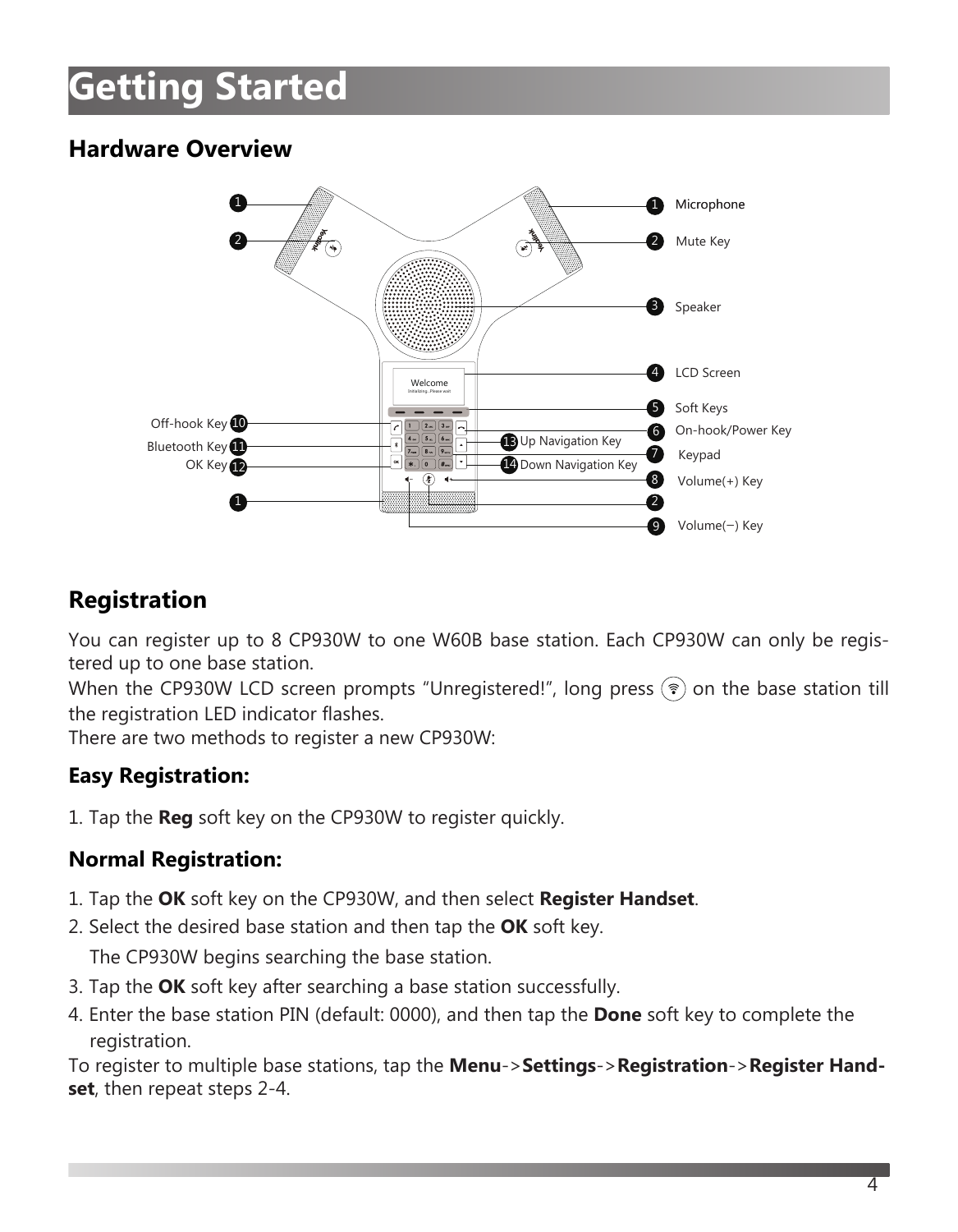Note:

- If the CP930W is registered to the base station successfully, the LCD screen prompts "Handset Subscribed" and "Base NO."( the "NO." indicates the last 4 characters of the base station's MAC address).
- If the CP930W LCD screen prompts "Searching for Base", check that your base station is powered on.

### **Network Settings**

You can configure the base station to obtain network settings in one of the following ways:

#### **DHCP**

By default, the base station attempts to contact a DHCP server in your network to obtain the valid network settings, such as IP address, subnet mask, gateway address and DNS address.

#### **Static**

If the base station cannot contact a DHCP server for any reason, you need to configure the IP address, subnet mask, gateway address, primary DNS address and secondary DNS address for the base station manually.

#### **To configure the network parameters for the base station manually:**

- 1. Tap **Menu**->**Settings**->**Advanced Settings** (default PIN: 0000)->**Network**->**Basic**.
- 2. Select the desired IP addressing mode from the **IP Mode** field.
- 3. Select the desired IP addressing mode.
- 4. Make the desired changes.
- 5. Tap the **Save** soft key to accept the change.

#### Note:

- The DECT conference phone supports either or both IPv4 and IPv6 addressing modes, but IPv6 is disabled by default.
- Wrong network settings may result in inaccessibility of your phone and may affect the network performance. Contact your system administrator for the network parameters.

# **Basic Operations**

### **Turning CP930W On/Off**

#### **To turn the CP930W on, do one of the following:**

- Long tap  $\left| \mathbf{a} \right|$ , wait until the LCD screen lights up.
- Place the CP930W in the charging cradle. The CP930W will be turned on automatically.

#### **To turn the CP930W off:**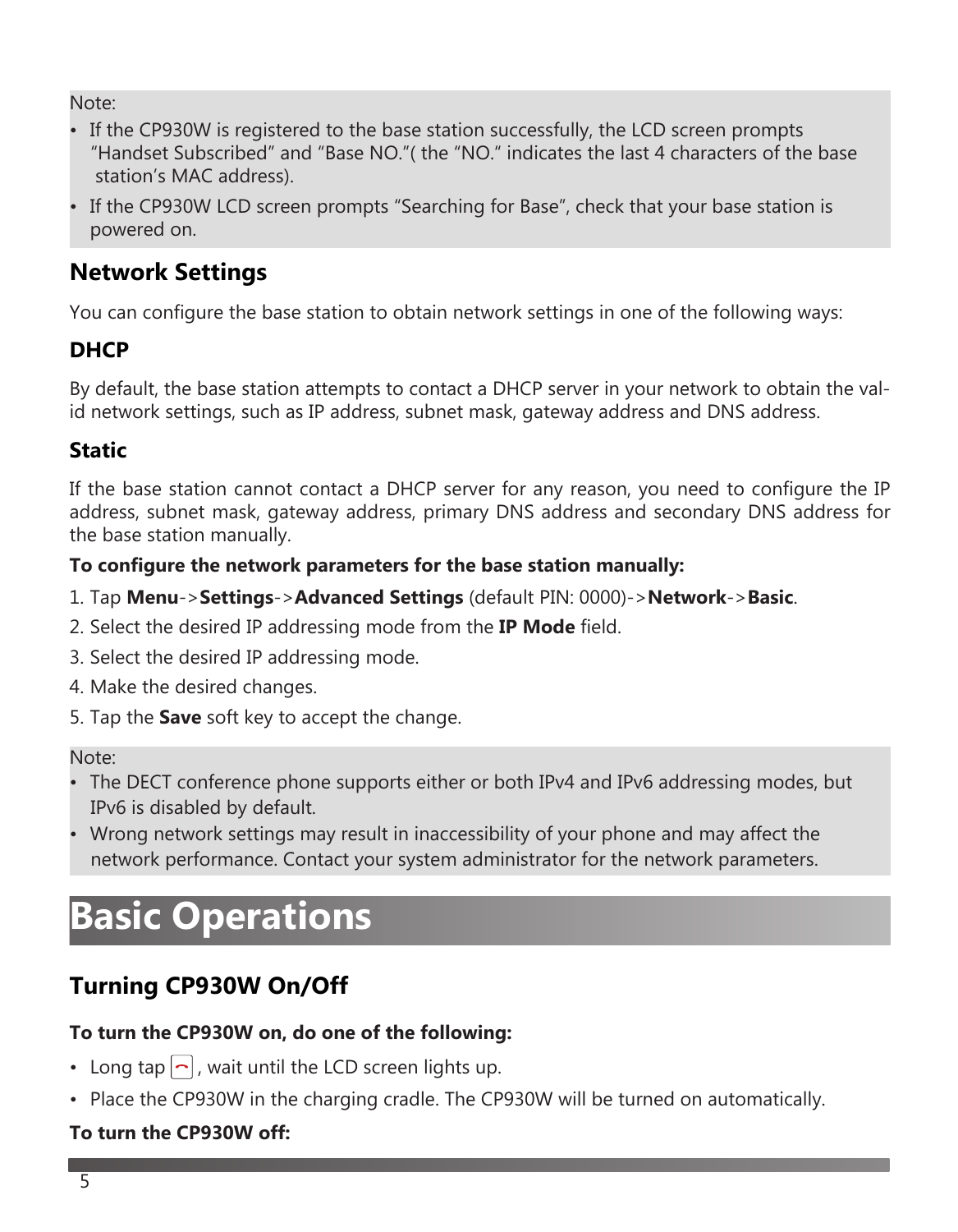1. Long tap  $\boxed{\frown}$ .

The LCD screen prompts you whether to power off the phone.

2. Tap the **Yes** soft key to continue.

## **Handset Settings**

#### **Handset Name**

#### **To rename the handset:**

- 1. Tap **Menu**->**Settings**->**Basic Settings**->**Phone Name**.
- 2. Enter the value in the **Phone Name** field.
- 3. Tap the **Save** soft key to accept the change.

### **Volume Adjustment**

Tap  $\blacktriangleleft$  - or  $\blacktriangleleft$  + to adjust the volume of the speaker, ringer or media.

#### **Ring Tones**

- 1. Tap **Menu**->**Settings**->**Basic Settings**->**Sound**->**Ring Tones**.
- 2. Tap  $\lceil \cdot \rceil$  or  $\lceil \cdot \rceil$  to select **Common** or **Intercom Call**.
- 3. Tap  $\lceil \cdot \rceil$  or  $\lceil \cdot \rceil$  to select the desired ring tone.
- 4. Tap the **Save** soft key to accept the change.

### **Local Directory**

#### **To add a contact:**

- 1. Tap the **Directory** soft key from the idle screen.
- 2. Tap the **Add** soft key to add a contact.
- 3. Enter a unique contact name in the **Name** field and contact numbers in the corresponding fields.
- 5. Tap the **Save** soft key to accept the change.

#### **To edit a contact:**

- 1. Tap the **Directory** soft key from the idle screen.
- 2. Select the desired contact, tap the **Options** soft key and then select **Detail**.
- 3. Edit the contact information.
- 4. Tap the **Save** soft key to accept the change.

#### **To delete a contact:**

1. Tap the **Directory** soft key from the idle screen.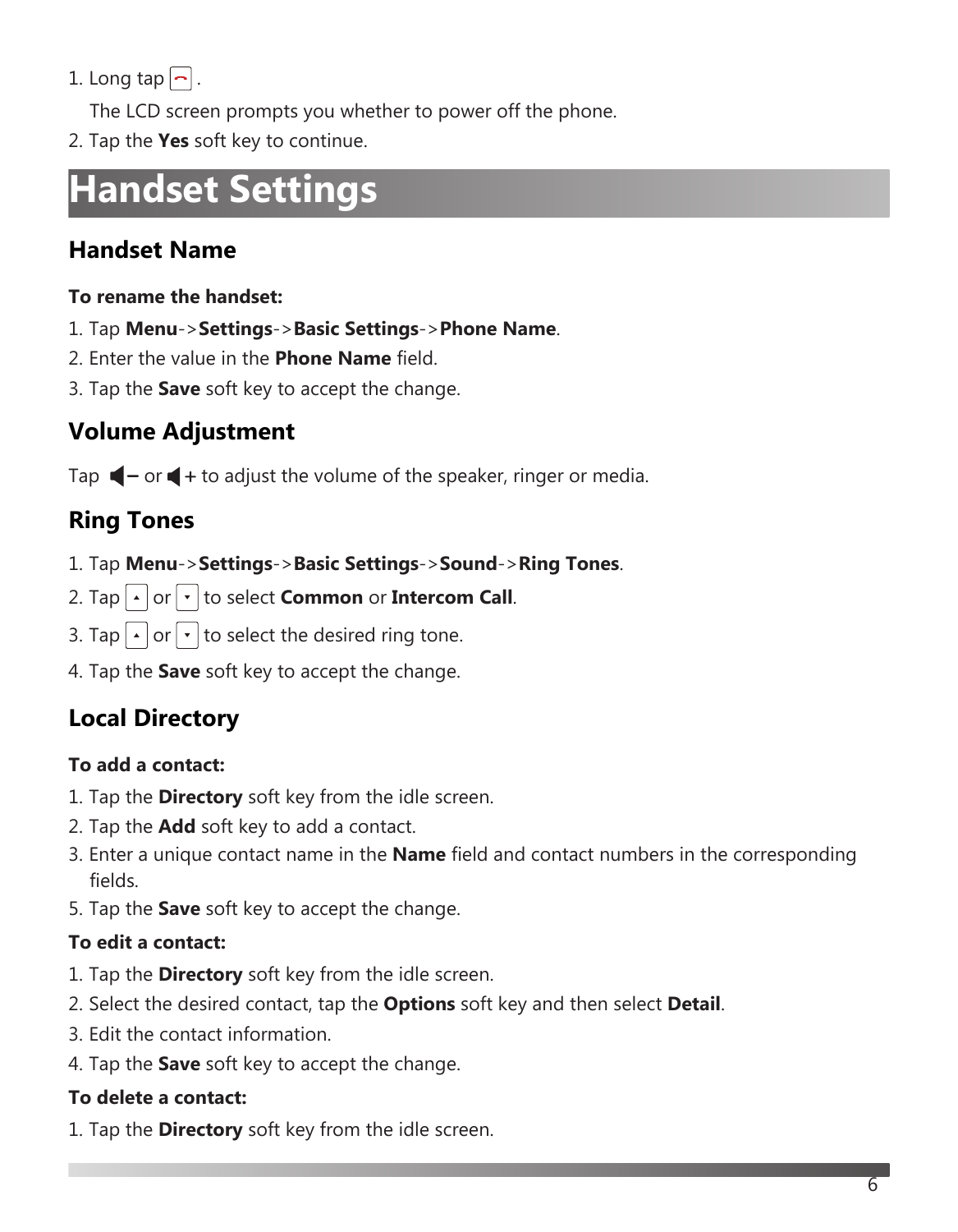2. Select the desired contact, tap the **Options** soft key and then select **Delete**.

The LCD screen prompts you whether to delete the selected item.

3. Tap **Yes** to continue.

## **Basic Call Features**

### **Placing Calls**

#### **To place a call directly:**

- 1. Do one of the following:
	- Tap  $|\cdot|$ , enter the phone number.
	- Enter the phone number.
- 2. Tap  $|c|$ ,  $|E_{\text{max}}|$  or the **OK** key to dial out.

#### **To place a call from the local directory:**

- 1. Tap the **Directory** soft key from the idle screen.
- 2. Tap  $\left| \cdot \right|$  or  $\left| \cdot \right|$  to select the desired directory type.
- 3. Highlight the desired entry, and then tap  $\lceil \cdot \rceil$  or the **OK** key to dial out.

#### **To place a call from the call history:**

- 1. Tap the **History** soft key when the IP phone is idle, and then select the desired call history list.
- 2. Tap  $\lceil \cdot \rceil$  or  $\lceil \cdot \rceil$  to highlight the desired entry, and then tap  $\lceil \cdot \rceil$  or the **OK** key to dial out.

#### **To place a call from the redial list:**

- 1. Tap  $|c|$  when the IP phone is idle.
- 2. Tap  $\lceil \cdot \rceil$  or  $\lceil \cdot \rceil$  to highlight the desired entry, and then tap  $\lceil \cdot \rceil$  or the **OK** key to dial out.

### **Answering Calls**

#### **To answer a call, do one of the following:**

- Tap the **Answer** soft key.
- Tap  $\lceil c \rceil$ .
- Tap the **OK** key.

Note: You can ignore an incoming call by tapping the **Silence** soft key or reject an incoming call by tapping  $|\neg|$ .

### **Ending Calls**

Tap  $\sim$  or the **End Call** soft key.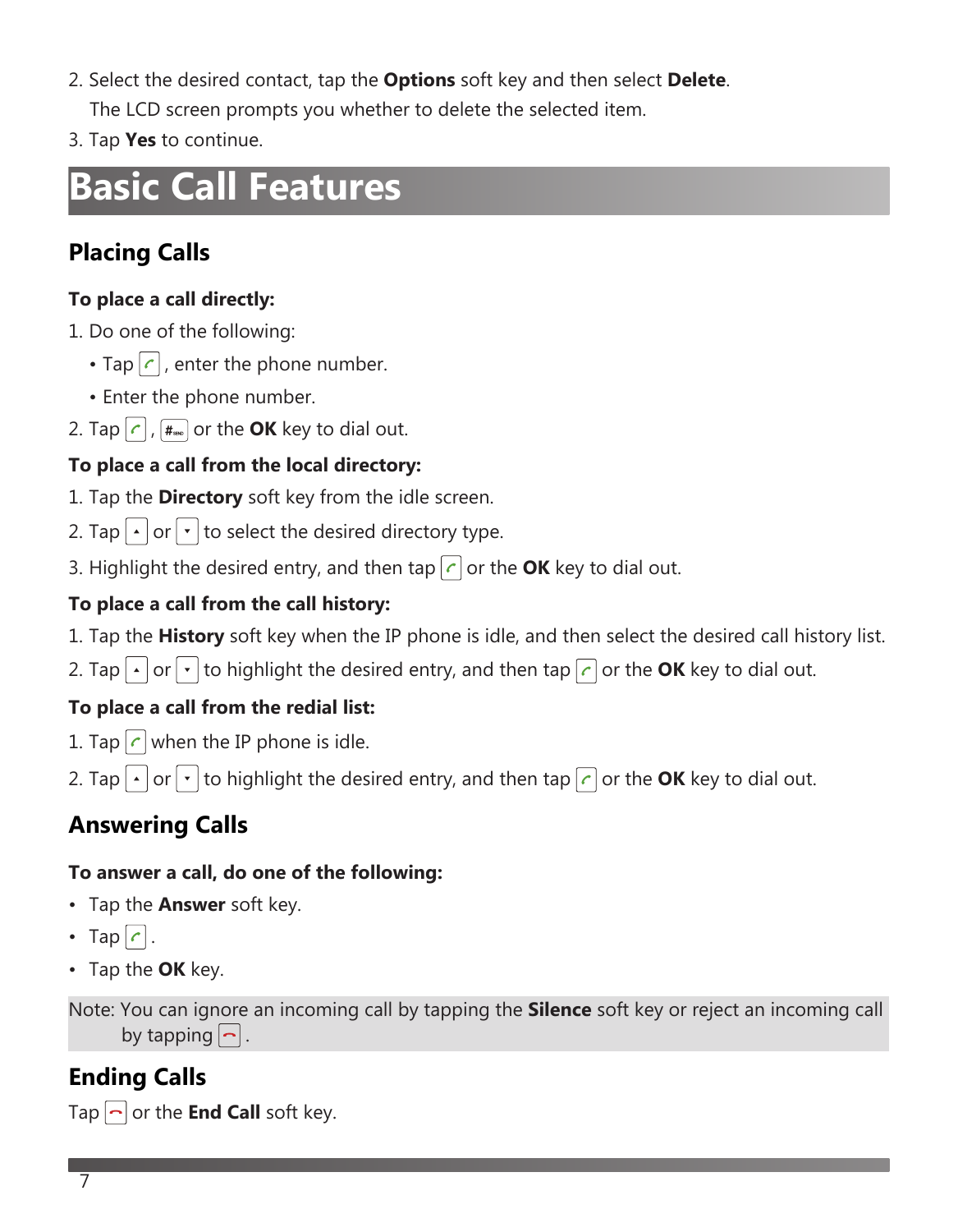### **Call Mute and Unmute**

**To mute a call** Tap  $(*)$ , the mute key LED illuminates solid red. **To unmute a call**

Tap  $(*)$  again to unmute the call. The mute key LED illuminates solid green.

### **Call Hold and Resume**

**To hold a call:** Tap the **Hold** soft key during a call.

**To resume a call:** Tap the **Resume** soft key during a call.

## **Local Conference**

You can host a five-way conference with up to other four parties.

#### **To create a five-way local conference:**

- 1. Tap the **Conf.** soft key during an active call. The call is placed on hold.
- 2. Enter the number of the second party, and then tap the **Send** soft key.

You can also select a contact from **Directory** to join into a conference.

- 3. Tap the **Conf.** soft key again when the second party answers.
- 4. Repeat steps 2 to 3 to join more parties in the conference.

If you connect a mobile phone and PC to your phone, you can also create a seven-way hybrid UC conference.

#### **To manage the individual participant:**

- 1. Tap the **Manage** soft key during the conference.
- 2. Tap  $\lceil \cdot \rceil$  or  $\lceil \cdot \rceil$  to select desired participant, do the following:
	- Tap the **Far Mute** soft key to mute the participant. The muted participant can hear every one, but no one can hear the muted participant.
	- Tap the **Remove** to soft key remove the participant from the conference.
	- Tap the **Split All** soft key to split the conference call into individual calls on hold.

## **Call Recording**

You can insert an SD card into the SD slot on your phone to record active calls.

#### **To record audio calls:**

- 1. Tap the **More** soft key, and then tap the **StartREC** soft key during a call.
- 2. Tap the **PauseREC** soft key to pause recording, tap the **Re REC** soft key to resume recording.
- 3. Tap the **StopREC** soft key to stop recording. The record file will be saved.

If you end a call during recording, the record file will be saved automatically.

## **Call Transfer**

You can transfer a call in one of the following ways: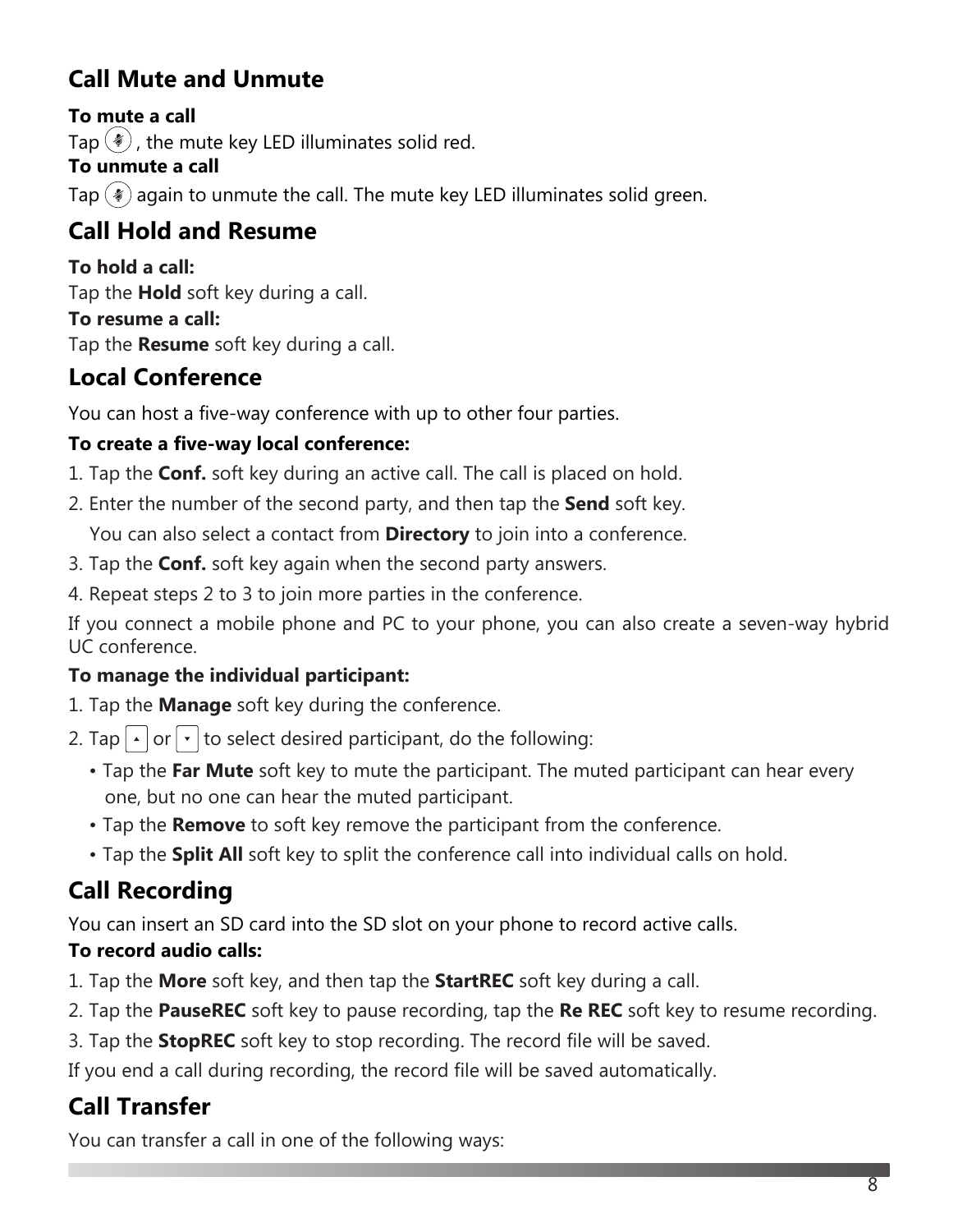#### **Blind Transfer**

- 1. Tap the **Transfer** soft key during a call. The call is placed on hold.
- 2. Enter the number you want to transfer the call to.
	- You can also select a contact you want to transfer to from **Directory**.
- 3. Tap the **Transfer** soft key.

#### **Semi-Attended Transfer**

- 1. Tap the **Transfer** soft key during a call. The call is placed on hold.
- 2. Enter the number you want to transfer the call to.
- 3. Tap  $|c|$ ,  $\left| \frac{d}{dx} \right|$  or the **OK** key to dial out.
- 4. Tap the **Transfer** soft key when you hear the ring-back tone.

#### **Attended Transfer**

- 1. Tap the **Transfer** soft key during a call. The call is placed on hold.
- 2. Enter the number you want to transfer the call to.
- 3. Tap  $|c|$ ,  $\left| \frac{d}{dx} \right|$  or the **OK** key to dial out.
- 4. Tap the **Transfer** soft key when the second party answers.

### **Call Forward**

You can forward an incoming call to a contact, or forward all incoming calls to a contact.

#### **To forward an incoming call to a contact:**

- 1. Tap the **Forward** soft key from the Incoming Call screen.
- 2. Enter the number you want to forward to.

You can also select a contact from **Directory**. The call is forwarded to the contact directly.

3. Tap the **Send** soft key.

#### **To forward all incoming calls to a contact:**

- 1. Tap the **Menu** soft key.
- 2. Select **Features**->**Call Forward**.
- 3. Select the desired forwarding type:
	- **• Always Forward**----Incoming calls are forwarded unconditionally.
	- **• Busy Forward**----Incoming calls are forwarded when the phone is busy.
	- **• No Answer Forward**----Incoming calls are forwarded if not answered after a period of time.
- 4. Select **Enabled** from the **Status** field.
- 5. Enter the number you want to forward to in the **Target** field.
- 6. For **No Answer Forward**, select a desired ring time to wait before forwarding from the **After Ring Time** field.
- 7. Tap the **Save** soft key to accept the change.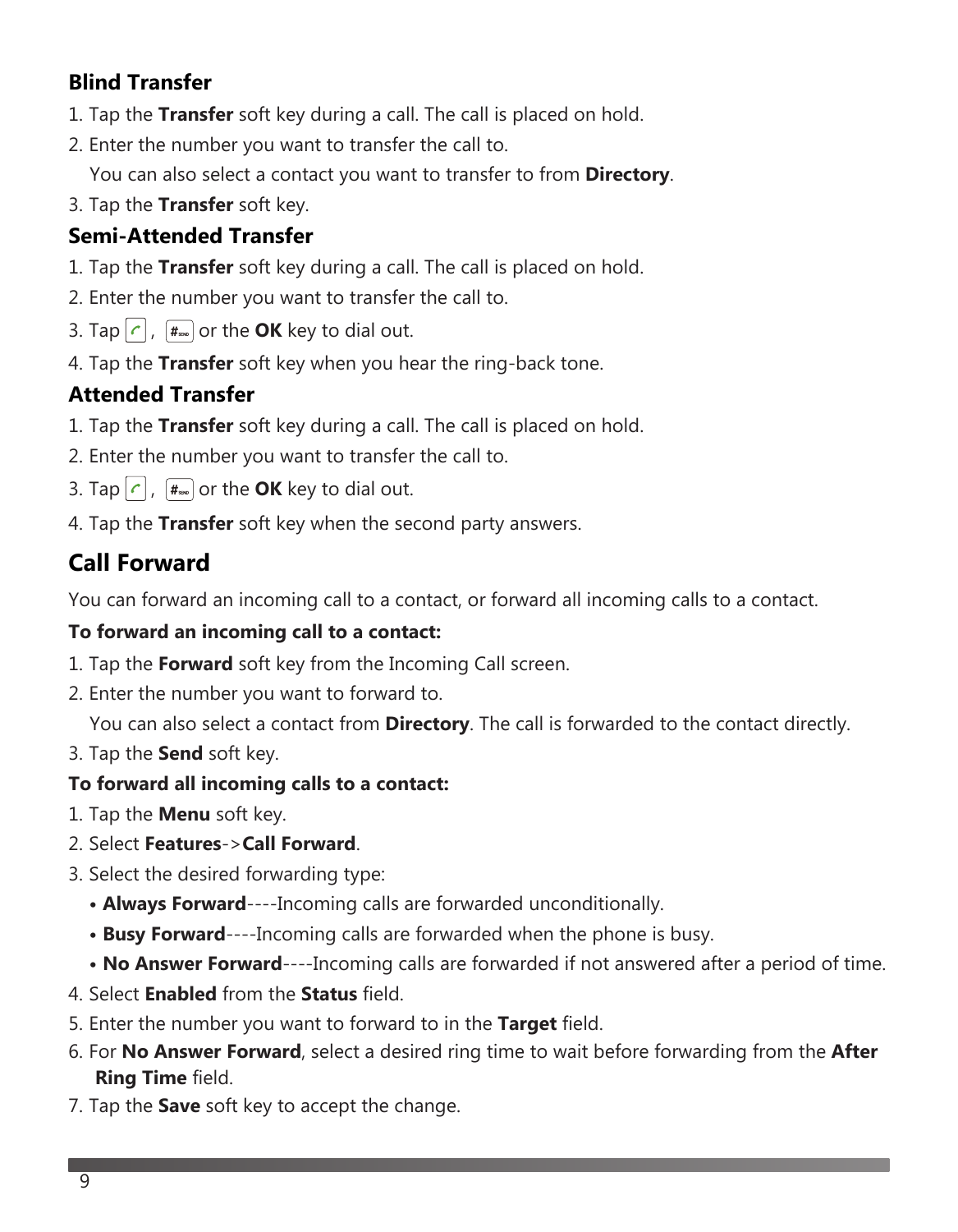#### **Regulatory Notices**

Operating Ambient Temperatures

- Operating temperature: +32 to 104°F (0 to 40°C)
- Relative humidity: 5% to 90%, noncondensing
- Storage temperature: -22 to +160°F (-30 to +70°C)

#### Warranty

Our product warranty is limited only to the unit itself, when used normally in accordance with the operating instructions and the system environment. We are not liable for damage or loss resulting from the use of this product, or for any claim from a third party. We are not liable for problems with Yealink device arising from the use of this product; we are not liable for financial damages, lost profits, claims from third parties, etc., arising from the use of this product.

#### Explanation of the symbols

• DC symbol

 $\frac{1}{\sqrt{1-\epsilon}}$  is the DC voltage symbol.

• WEEE Warning symbol

To avoid the potential effects on the environment and human health as a result of the presence of hazardous substances in electrical and electronic equipment, end users of electrical and electronic equipment should understand the meaning of the crossed-out wheeled bin symbol. Do not dispose of Troubleshooting WEEE as unsorted municipal waste and have to collect such WEEE separately.

#### Restriction of Hazardous Substances Directive (RoHS)

All adapter devices comply with the requirements of the EU RoHS Directive. Statements of compliance can be obtained by contacting support@yealink.com.

#### Safety Instructions

Save these instructions. Read these safety instructions before use!

#### △ General Requirements

- Before you install and use the device, read the safety instructions carefully and observe the situation during operation.
- During the process of storage, transportation, and operation, please always keep the device dry and clean,avoid collision and crash.
- Please attempt not to dismantle the device by yourself. In case of any discrepancy, please contact the appointed maintenance center for repair.
- rights of others should be respected as well.

#### ∧Environmental Requirements

• Place the device at a well-ventilated place. Do not expose the device under direct sunlight.

- Keep the device dry and free of dusts.
- Do not place the device on or near any inflammable or fire-vulnerable object, such as rubber-made materials.
- Keep the device away from any heat source or bare fire, such as a candle or an electric heater.

#### ∧Operating Requirements

• Do not let a child operate the device without guidance.

• Do not let a child play with the device or any accessory in case of accidental swallowing.

• Please use the accessories provided or authorized by the manufacturer only.

• The power supply of the device shall meet the requirements of the input voltage of the device. Pleaseuse the provided surge protection power socket NMB-3(B) only.

• Before plugging or unplugging any cable, make sure that your hands are completely dry.

• Do not spill liquid of any kind on the product or use the equipment near water, for example, near a bathtub, washbowl, kitchen sink, wet basement or near a swimming pool.

• During a thunderstorm, stop using the device and disconnect it from the power supply. Unplug the power plug and the Asymmetric Digital Subscriber Line (ADSL) twisted pair (the radio frequency cable) to avoid lightning strike.

• If the device is left unused for a rather long time, disconnect it from the Contact Information power supply and unplug the power plug.

smell, disconnect the device from the power supply, and unplug the power China plug immediately.

Contact the specified maintenance center for repair.

- Do not insert any object into equipment slots that is not part of the prod-lands uct or auxiliary product.
- Before connecting a cable, connect the grounding cable of the device first.

Do not disconnect the grounding cable until you disconnect all other cables.

#### ∧ Battery Requirements

• Do not immerse the battery into water, which could short-circuit and damage the battery.

• Do not expose the battery to an open flame or leave the battery where it could be subjected to extremly high temperatues, which could cause the battery to explode.

• Do power the handset off before removing the battery.

• Do not try to use the battery for the power supply of any device other than this handset.

• Do not open or mutilate the battery, released electrolyte is corrosive and may cause damage to the your eyes or skin.

• Use only the rechargeable battery pack delivered with the handset or those rechargeable battery packs expressly recommended by Yealink.

Defective or exhausted battery should never be disposed of as municipal waste. Return old battery to the battery supplier, a licensed battery dealer or a designated collection facility.

#### Cleaning Requirements

- Before cleaning the device, disconnect it from the power supply.
- Use a piece of soft, dry and anti-static cloth to clean the device.
- Keep the power plug clean and dry.

The unit cannot supply power to device other than Yealink device.

There is a bad connection with the plug.

1. Clean the plug with a dry cloth.

2. Connect it to another wall outlet.

The usage environment is out of operating temperature range.

1. Use in the operating temperature range.

The cable between the unit and the Yealink device is connected incorrectly.

1. Connect the cable correctly.

- You cannot connect the cable properly.
- 1. You may have connected a wrong Yealink device.

2. Use the correct power supply.

Some dust, etc., may be in the port. 1. Clean the port.

Contact your dealer or authorized service facility for any further questions.

#### FCC Statement

• Please refer to the relevant laws and statutes while using the device. Legal This device complies with part 15 of the FCC Rules. Operation is subject to the following two conditions: (1) this device may not cause harmful interference, and (2) this device must accept any interference received, including interference that may cause undesired operation.

Any Changes or modifications not expressly approved by the party responsible for compliance could void the user's authority to operate the equipment.

#### IC Statement

This device complies with Industry Canada's licence-exempt RSSs. Operation is subject to the following two conditions:

(1) this device may not cause interference; and

(2) this device must accept any interference, including interference that may cause undesired operation of the device. CAN ICES-3(B)

Le présent appareil est conforme aux CNR d'Industrie Canada applicables aux appareils radio exempts de licence. L'exploitation est autorisée aux deux conditions .<br>suivantes :

(1) l'appareil ne doit pas produire de brouillage;

(2) l'utilisateur de l'appareil doit accepter tout brouillage radioélectrique subi, même si le brouillage est susceptible d'en compromettre le fonctionnement.

#### Radiation Exposure Statement

This equipment complies with FCC and IC radiation exposure limits set forth for an uncontrolled environment. This equipment should be installed and operated with minimum distance 20cm between the radiator and your body.

Cet émetteur ne doit pas être Co-placé ou ne fonctionnant en même temps qu'aucune autre antenne ou émetteur. Cet équipement devrait être installé et actionné avec une distance minimum de 20 centimètres entre le radiateur et votre corps.

YEALINK NETWORK TECHNOLOGY CO.,LTD.

• When there is smoke emitted from the device, or some abnormal noise or 309, 3rd Floor, No.16, Yun Ding North Road, Huli District, Xiamen City, Fujian, P.R.

YEALINK (EUROPE) NETWORK TECHNOLOGY B.V.

Strawinskylaan 3127, Atrium Building, 8th floor, 1077ZX Amsterdam, The Nether-

YEALINK (USA) NETWORK TECHNOLOGY CO., LTD.

999 Peachtree Street Suite 2300, Fulton, Atlanta, GA, 30309, USA Made in China